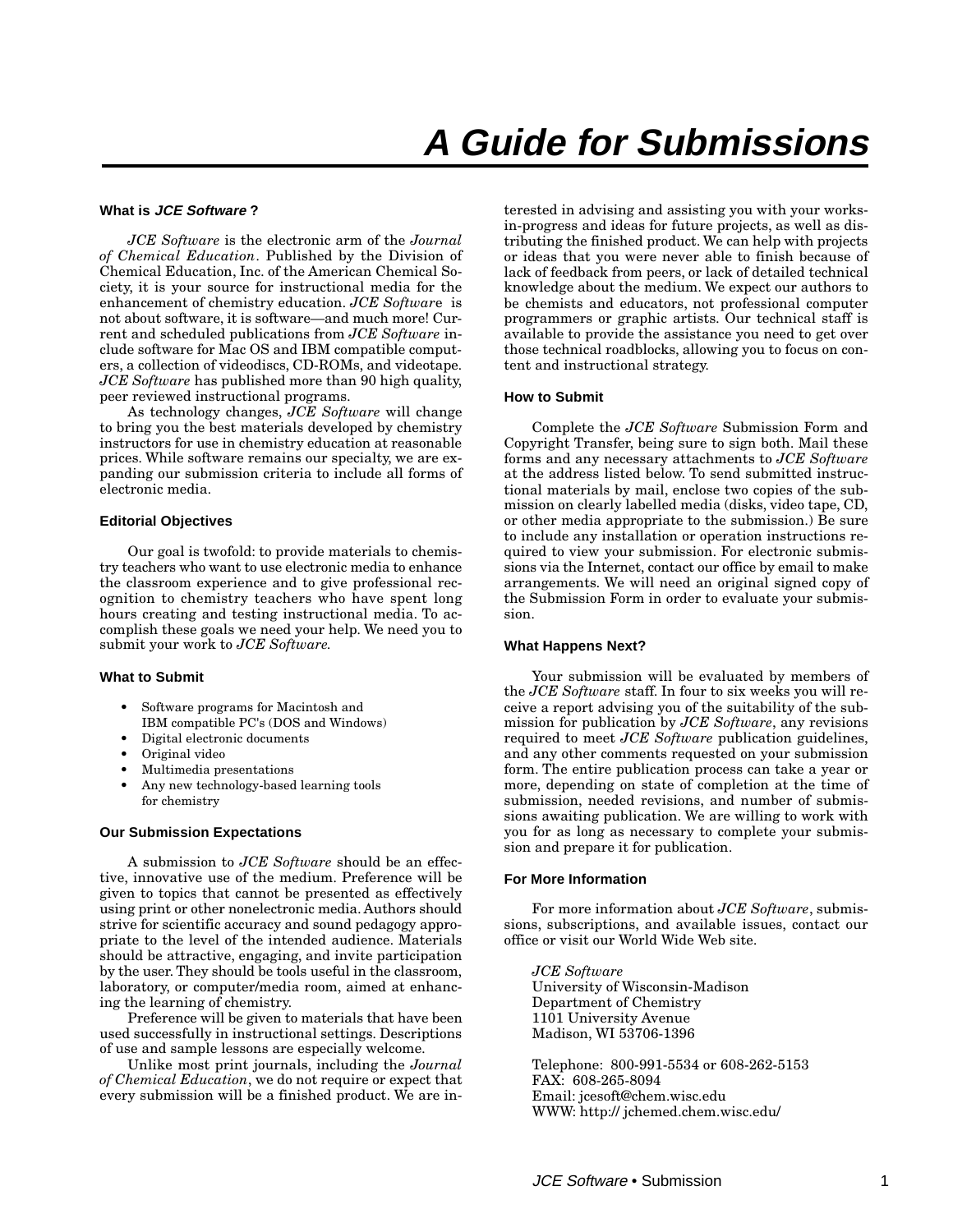

**Return to:** JCE Software Attn. Submissions University of Wisconsin-Madison Department of Chemistry 209 N. Brooks Street Madison, WI 53715-1116

Please complete both sides of this form being sure to sign below. Print clearly or type. Send the form, any required attachments, and 2 labelled copies of your submission to the address above, or contact us via email (jcesoft@chem.wisc.edu) to arrange for electronic transfer of your submission. Be sure to include any installation and operation instructions required to view your submission.

The requirements for publication in *JCE Software* are listed below. Please read these carefully before continuing.

- 1. Material submitted for publication should make effective, innovative use of the medium. Preference will be given to topics that cannot be presented as effectively using print or other nonelectronic media.
- 2. Material submitted should not have been published elsewhere nor should it be under consideration by another publication or publisher.
- 3. The materials described on this form may not be submitted to any other publication or publisher unless formally rejected by *JCE Software*, or formally withdrawn from consideration by the author(s) with the consent of *JCE Software*.
- 4. A completed and signed *JCE Software* Submission Form must be received before your program can be evaluated.
- 5. A copyright transfer form must be completed and signed before your submission can be accepted for publication. Copyright transfer is not required for an initial evaluation by our staff.
- 6. Any copyrighted graphics, photographs, video, quotations, sounds or music, etc. included in the submission but not created by the author(s) must be accompanied by a written copyright release at the time of copyright transfer.
- 7. *JCE Software* customarily provides copies of source code to our software subscribers upon request. Signature on the copyright transfer (to be completed later) constitutes the author(s)'s acceptance of this policy. (Applies to software submissions only.)
- 8. *JCE Software* does not generate profits and cannot pay royalties to authors. Signature on the copyright transfer constitutes the author(s)'s acceptance of this policy.

\_\_\_\_\_\_\_\_\_\_\_\_\_\_\_\_\_\_\_\_\_\_\_\_\_\_\_\_\_\_\_\_\_\_\_\_\_\_\_\_\_\_\_\_\_\_\_\_\_\_\_\_\_\_\_\_\_\_\_\_\_\_\_\_\_\_\_\_\_\_\_\_\_\_\_\_\_\_\_\_\_\_\_\_\_\_\_\_\_\_\_\_\_\_\_\_\_\_\_\_\_\_\_\_

\_\_\_\_\_\_\_\_\_\_\_\_\_\_\_\_\_\_\_\_\_\_\_\_\_\_\_\_\_\_\_\_\_\_\_\_\_\_\_\_\_\_\_\_\_\_\_\_\_\_\_\_\_\_\_\_\_\_\_\_\_\_\_\_\_\_\_\_\_\_\_\_\_\_\_\_\_\_\_\_\_\_\_\_\_\_\_\_\_\_\_\_\_\_\_\_\_\_\_\_\_\_

\_\_\_\_\_\_\_\_\_\_\_\_\_\_\_\_\_\_\_\_\_\_\_\_\_\_\_\_\_\_\_\_\_\_\_\_\_\_\_\_\_\_\_\_\_\_\_\_\_\_\_\_\_\_\_\_\_\_\_\_\_\_\_\_\_\_\_\_\_\_\_\_\_\_\_\_\_\_\_\_\_\_\_\_\_\_\_\_\_\_\_\_\_\_\_\_\_\_\_\_\_\_

\_\_\_\_\_\_\_\_\_\_\_\_\_\_\_\_\_\_\_\_\_\_\_\_\_\_\_\_\_\_\_\_\_\_\_\_\_\_\_\_\_\_\_\_\_\_\_\_\_\_\_\_\_\_\_\_\_\_\_\_\_\_\_\_\_\_\_\_\_\_\_\_\_\_\_\_\_\_\_\_\_\_\_\_\_\_\_\_\_\_\_\_\_\_\_\_\_\_\_\_\_\_

\_\_\_\_\_\_\_\_\_\_\_\_\_\_\_\_\_\_\_\_\_\_\_\_\_\_\_\_\_\_\_\_\_\_\_\_\_\_\_\_\_\_\_\_\_\_\_\_\_\_\_\_\_\_\_\_\_\_\_\_\_\_\_\_\_\_\_\_\_\_\_\_\_\_\_\_\_\_\_\_\_\_\_\_\_\_\_\_\_\_\_\_\_\_\_\_\_\_\_\_\_\_

\_\_\_\_\_\_\_\_\_\_\_\_\_\_\_\_\_\_\_\_\_\_\_\_\_\_\_\_\_\_\_\_\_\_\_\_\_\_\_\_\_\_\_\_\_\_\_\_\_\_\_\_\_\_\_\_\_\_\_\_\_\_\_\_\_\_\_\_\_\_\_\_\_\_\_\_\_\_\_\_\_\_\_\_\_\_\_\_\_\_\_\_\_\_\_\_\_\_\_\_\_\_

\_\_\_\_\_\_\_\_\_\_\_\_\_\_\_\_\_\_\_\_\_\_\_\_\_\_\_\_\_\_\_\_\_\_\_\_\_\_\_\_\_\_\_\_\_\_\_\_\_\_\_\_\_\_\_\_\_\_\_\_\_\_\_\_\_\_\_\_\_\_\_\_\_\_\_\_\_\_\_\_\_\_\_\_\_\_\_\_\_\_\_\_\_\_\_\_\_\_\_\_\_\_

\_\_\_\_\_\_\_\_\_\_\_\_\_\_\_\_\_\_\_\_\_\_\_\_\_\_\_\_\_\_\_\_\_\_\_\_\_\_\_\_\_\_\_\_\_\_\_\_\_\_\_\_\_\_\_\_\_\_\_\_\_\_\_\_\_\_\_\_\_\_\_\_\_\_\_\_\_\_\_\_\_\_\_\_\_\_\_\_\_\_\_\_\_\_\_\_\_\_\_\_\_\_

I have read and agree to comply with the requirements for publication in *JCE Software* listed above.

Signature of Primary Author Date No. 2014 and 2015 and 2016 and 2017 and 2018 and 2017 and 2018 and 2018 and 2017 and 2018 and 2017 and 2018 and 2017 and 2018 and 2018 and 2019 and 2018 and 2018 and 2018 and 2018 and 2018

Title of Submission & Version number (if any)

Please check the appropriate category for your submission:

- Series C (software for Mac OS or compatible computers)
- Series D (software for Windows on IBM PC-compatibles)
- Special (video, multi-platform, etc.), please describe:

Describe the hardware requirements (including RAM required) for your submission.

Describe the software requirements (including operating system) for your submission.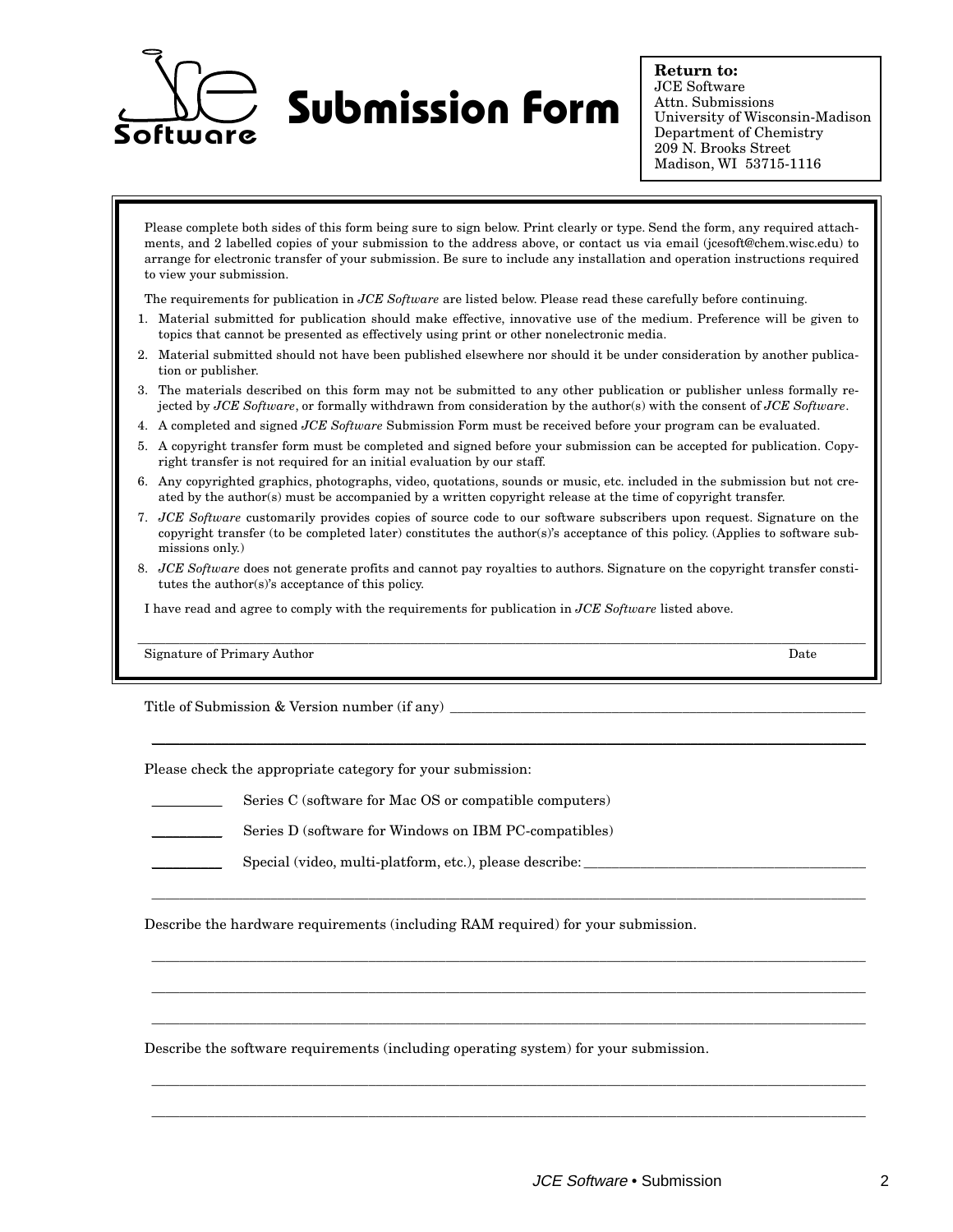### **JCE Software Submission Form, page 2.**

Identify the **Primary Author**, to serve as contact for all communication with *JCE Software.*

| First Name              | Middle Initial                                                                   | Last Name                |            |  |
|-------------------------|----------------------------------------------------------------------------------|--------------------------|------------|--|
| Institution             |                                                                                  |                          |            |  |
| <b>Business Address</b> |                                                                                  |                          |            |  |
| City                    |                                                                                  | <b>State or Province</b> |            |  |
| Zip/Postal Code         |                                                                                  | Country, if outside US   |            |  |
| Telephone: Office       | Home                                                                             |                          | <b>FAX</b> |  |
| Email                   | List the name and institution or business address of additional authors, if any. |                          |            |  |
|                         |                                                                                  |                          |            |  |
|                         |                                                                                  |                          |            |  |
|                         |                                                                                  |                          |            |  |

To assist us in providing effective evaluation of your submission, please answer the following questions. These questions are **not** intended as a barrier to submission. Please answer only as seems appropriate to your submission and to your need for feedback. Your thoughtful consideration of each item will be greatly appreciated. You may submit answers in an email message, on disk in ASCII text format and/or as a word-processing document, or on paper (type or print answers and attach page(s) to the submission form).

- 1. What area(s) of chemistry does your submission address, and for what educational level(s) is it intended?
- 2. What was your goal or purpose in developing this material?
- 3. How does the submission achieve that goal?
- 4. How have you used this material to enhance instruction in chemistry? How do you envision others might use it?
- 5. What features, benefits of use, or other information would you include in an announcement describing your submission?
- 6. What do you consider to be the relative strengths and weaknesses of your submission with regard to: a. audience appropriateness
	- b. usefulness
	- c. overall appearance
	- d. pedagogy
	- e. scientific accuracy
	- f. originality and uniqueness
	- g.user interface (software) or ease of use (other media)
- 7. In what areas should our evaluation team concentrate in assessing your submission? Do you view your submission as a finished product, or as a work-in-progress? Describe any areas in which you invite feedback or suggestions for improvement.